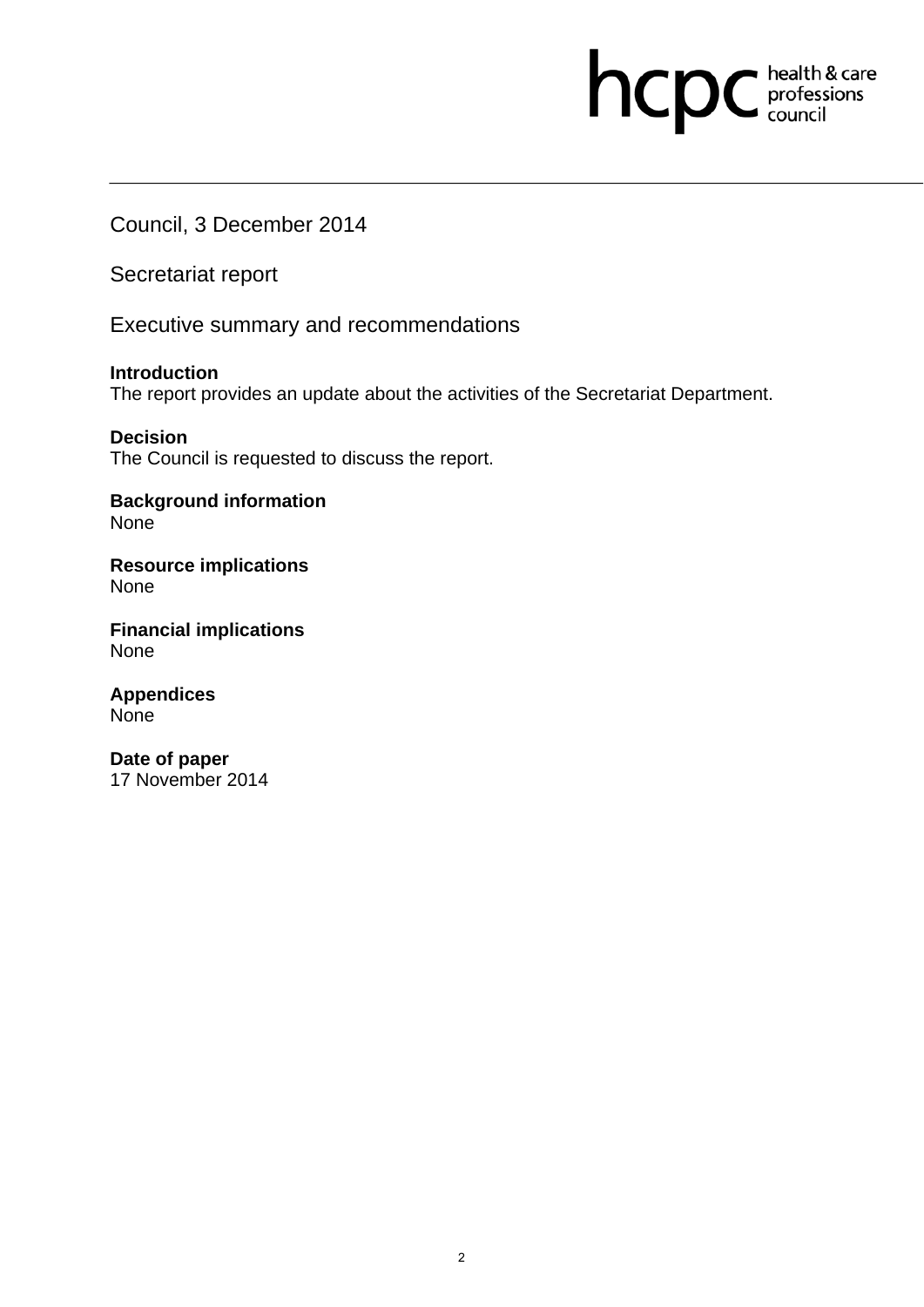# **health & care**

## **Secretariat Department – Council meeting, 3 December 2014**

The following provides an update about some of the work of the Department.

#### **Appointments – Council members**

The process to recruit three lay members and one registrant member of the Council commenced in August, with interviews being held in October. On 17 November, a submission was made to the Privy Council setting out the assessment and selection panel's recommendations. At the same time, a submission was made to the PSA which set out the process that was followed. A decision from the Privy Council is due in December in order that the Council members can take up office from 1 January 2015.

We are now about to initiate the process to recruit the Chair of Council and you will see a paper on today's Council meeting agenda seeking approval to the composition of the panel.

#### **Freedom of Information and Data protection**

In recent months we have received the following numbers of FOI / DPA requests:

| July      | 54 |
|-----------|----|
| August    | 47 |
| September | 56 |
| October   | 60 |

#### **Customer service feedback**

The Department also manages the customer service function which works with the other Departments to manage and log complaints and feedback about the work of the HCPC.

The Council will be invited to consider a six monthly report analysing complaints and feedback received since May at this Council meeting. Reports will continue to be provided on a six monthly basis.

The Executive Management Team considers monthly reports detailing every complaint received, the response and any corrective actions identified.

### **BSI Audit**

On 3 November, Secretariat were involved in the BSI audit which is an assessment to ensure that we continue to meet our requirements under ISO 9001:2008. It was reported that the areas assessed during the course of the visit were found to be effective.